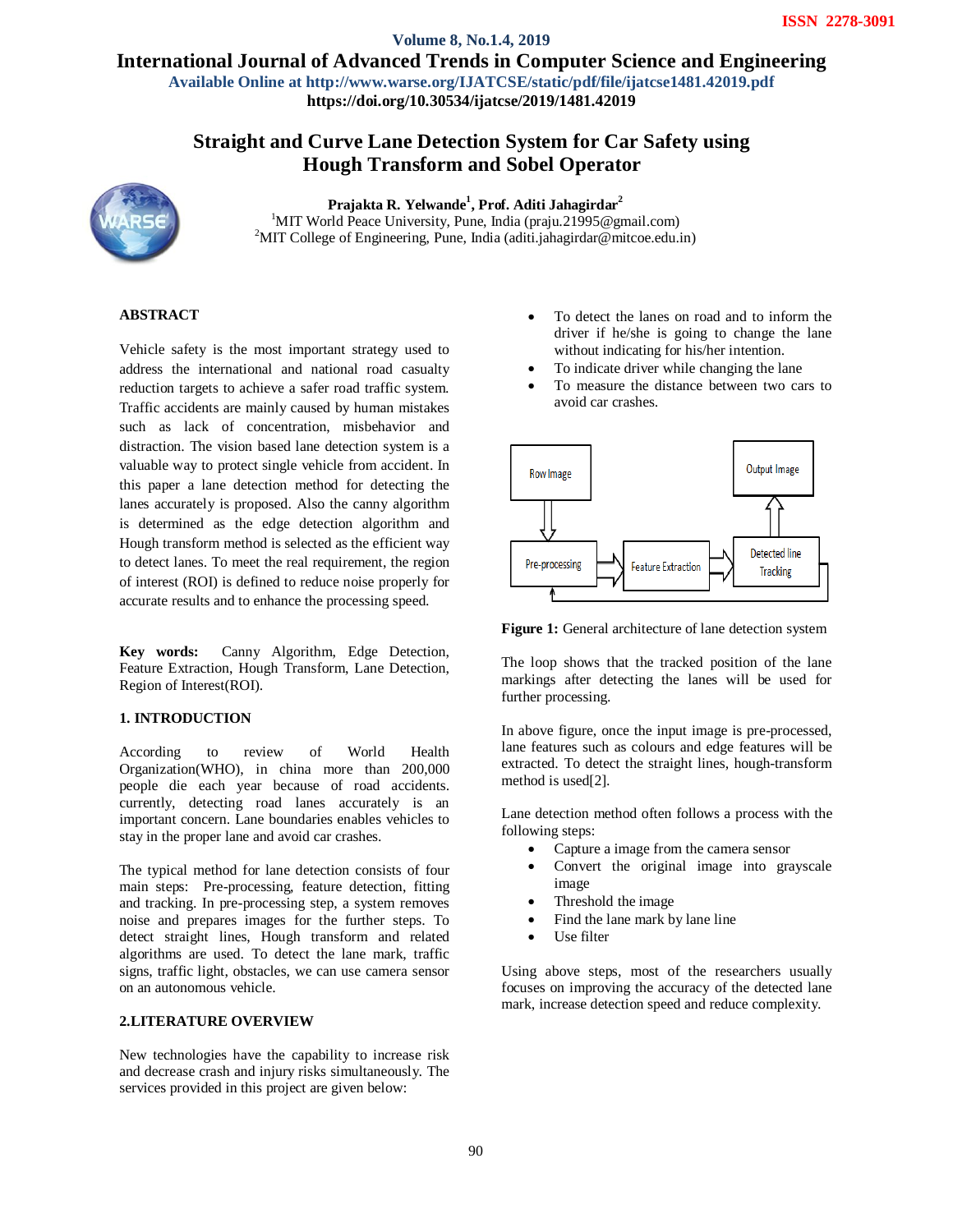|  |  | Table 1: Literature Survey |  |
|--|--|----------------------------|--|
|--|--|----------------------------|--|

| Sr.            | Paper            | Year                 | <b>Methods Used</b>                                                                                | <b>Advantages</b>                                                                                                                        | <b>Accuracy</b> |
|----------------|------------------|----------------------|----------------------------------------------------------------------------------------------------|------------------------------------------------------------------------------------------------------------------------------------------|-----------------|
| N <sub>0</sub> | Reference<br>No. |                      |                                                                                                    |                                                                                                                                          |                 |
| 1.             | $[1]$            | 2018,<br>IET Jour.   | CNN, pre-processing,<br>feature detection, fitting<br>tracking, kalman filter,<br>particle filter. | It gives high accuracy.<br>Better results for detecting curved lanes.                                                                    | 98%             |
| 2.             | $[2]$            | 2018,<br><b>IEEE</b> | Feature extraction,<br>model fitting,<br>Random Sample Consensus<br>(RANSAC) technique             | Better computation<br>efficiency,<br>High accuracy                                                                                       |                 |
| 3.             | $[3]$            | 2018,<br><b>IEEE</b> | Principle Component<br>Analysis Technique                                                          | Real-time performance<br>within a low computation<br>hardware platform                                                                   |                 |
| 4.             | $[4]$            | 2018,<br><b>IEEE</b> | Median strip detection<br>approach, Lane change<br>detection approach                              | Smart use of spatio-temporal<br>information provided by the embeded<br>sensors technology                                                |                 |
| 5.             | $[5]$            | 2017                 | LDWS Algorithm,<br>Canny's Algorithm,<br>Hough Transform<br>Technique                              | High accuracy and robustness against<br>noise and model imperfection                                                                     |                 |
| 6.             | [6]              | 2017,<br><b>IEEE</b> | Canny edge detection<br>algorithm, Hough<br>transform Method                                       | Faster processing speed                                                                                                                  |                 |
| 7.             | $\boxed{7}$      | 2017,<br><b>IEEE</b> | Gabor filter,<br>Hough transform method,<br>Sobel operator, least<br>squares algorithm             | System is real-time, efficient and<br>enhance the adaptability for the<br>changing environment of road scene.                            | 93%             |
| 8.             | [8]              | 2017,<br><b>IEEE</b> | Spatio-Temporal<br>incremental clustering<br>algorithm, PCA                                        | Accurately detects straight as well as<br>curved lanes, Algorithm does not<br>require database for storing images                        | 95%             |
| 9.             | [9]              | 2017, IEEE           | FPGA system                                                                                        | System is useful to monitor the vehicle<br>to track online the vision detection lane<br>mark and execute obstacle avoidance.             |                 |
| 10.            | $[10]$           | 2017,<br><b>IEEE</b> | Hough transform,<br>morphological operations                                                       | Detecting straight as well as curved<br>roads of hilly areas using vision based<br>techniques.                                           | 81.67%          |
| 11.            | $[11]$           | 2017,<br><b>IEEE</b> | Histograms of oriented<br>gradients, SVM Classifier,<br>kalman filter                              | Accurately detects straight as well as<br>curved lanes                                                                                   | 96.3%           |
| 12.            | $[12]$           | 2017,<br><b>IEEE</b> | Mono-vision based lane<br>detection technique, Sobel<br>filter                                     | Addressed the problem of the<br>generation of an optimal constrained<br>lane reference to be tracked by the<br>automated guided vehicle. |                 |
| 13.            | $[13]$           | 2017,<br><b>IEEE</b> | Hough-transform,<br><b>RANSAC Bezier splines</b>                                                   | Able to find vehicles in front of our<br>vehicle like cars, buses but unable to                                                          | 85%             |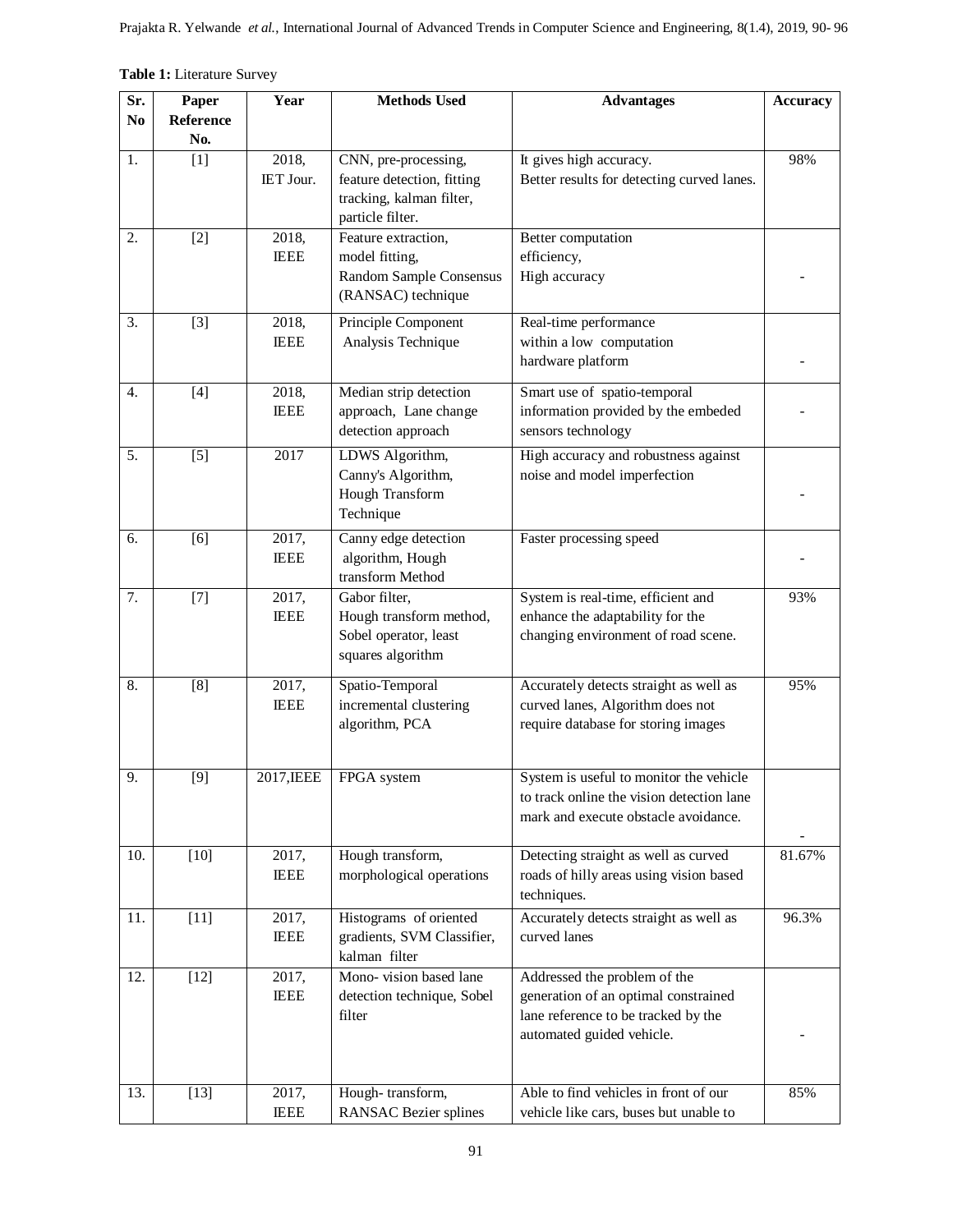|     |                   |                       | fitting, Gaussian filter                                                    | find two wheelers.                                                                                                                       |       |
|-----|-------------------|-----------------------|-----------------------------------------------------------------------------|------------------------------------------------------------------------------------------------------------------------------------------|-------|
| 14. | $[14]$            | 2017,<br><b>IEEE</b>  | Kalman filter, SVM<br>Classifier                                            | <b>High Accuracy</b>                                                                                                                     | 98.1% |
| 15. | $\overline{[15]}$ | 2017,<br><b>IEEE</b>  | Canny algorithm, Sobel<br>operator, Hough transform                         | Can detects linear lanes based on<br>Hough transform                                                                                     |       |
| 16. | $[16]$            | 2017,<br><b>IEEE</b>  | Feature extraction                                                          | Detects lanes in different environment<br>conditions                                                                                     |       |
| 17. | $[17]$            | 2017,<br><b>ICROS</b> | Kalman filter                                                               | Accurately detects straight lanes                                                                                                        |       |
| 18. | $[18]$            | 2017                  | Randomized Hough<br>Transform                                               | Good accuracy for straight roads                                                                                                         |       |
| 19. | $[19]$            | 2016,<br><b>IEEE</b>  | Phase angle varying range<br>(PAVR) to achieve a better<br>position judging | Analyzes the edge position detection<br>method of segmental wireless power<br>supply for electrical vehicles without<br>position sensors |       |
| 20. | $[20]$            | 2016,<br><b>IEEE</b>  | CNNs, Hough transform,<br>Canny operator                                    | System can achieve higher recall and<br>accuracy in real scenes videos                                                                   | 90.7% |
| 21. | $[21]$            | 2016,<br><b>IEEE</b>  | Speed-adaptive ratio based<br>algorithm                                     | Can predict the speed-adaptive lateral<br>ratio between left and right lanes                                                             |       |
| 22. | $[22]$            | 2016,<br><b>IEEE</b>  | SVM model                                                                   | Can detect the normal and abnormal<br>lane changes instances                                                                             | 90%   |
| 23. | $[23]$            | 2016                  | RFID, V-I Positioning<br>algorithm                                          |                                                                                                                                          |       |
| 24. | $[24]$            | 2015                  | Gaussian mixture model,<br>RANSAC method                                    | Detects lanes even in sunny and shadow<br>road                                                                                           | 95.7% |
| 25. | $[25]$            |                       | Hough transform, Gaussian<br>filter                                         | Faster processing speed<br>$(123 \text{ m/sec})$                                                                                         |       |

# **3. SYSTEM ARCHITECTURE**

Following proposed architecture shows the whole process of lane detection.



**Figure 2:** Proposed Architecture of lane detection system

System is based on following steps:

# **1. Pre-processing**

Pre-processing is an important aspect in lane detection to increase the accuracy of system. Pre-processing can help reduce the complications of the algorithm also can reduce the program processing time. In order to improve the accurateness of lane detection, many researchers utilize different image pre-processing technique. The main purpose of filtering is to remove image noise and enhance the effect of the image.

#### **2. Colour Transformation**

Colour model transform is an important part of machine vision, and it is also an necessary part of lane detection in this paper. We cannot detect the partition of white lines, yellow lines, and vehicles from the surroundings.

#### **3. Feature Extraction**

In order to improve the accuracy of lane detection, we add a feature extraction module in the pre-processing stage. The purpose of feature extraction is to keep any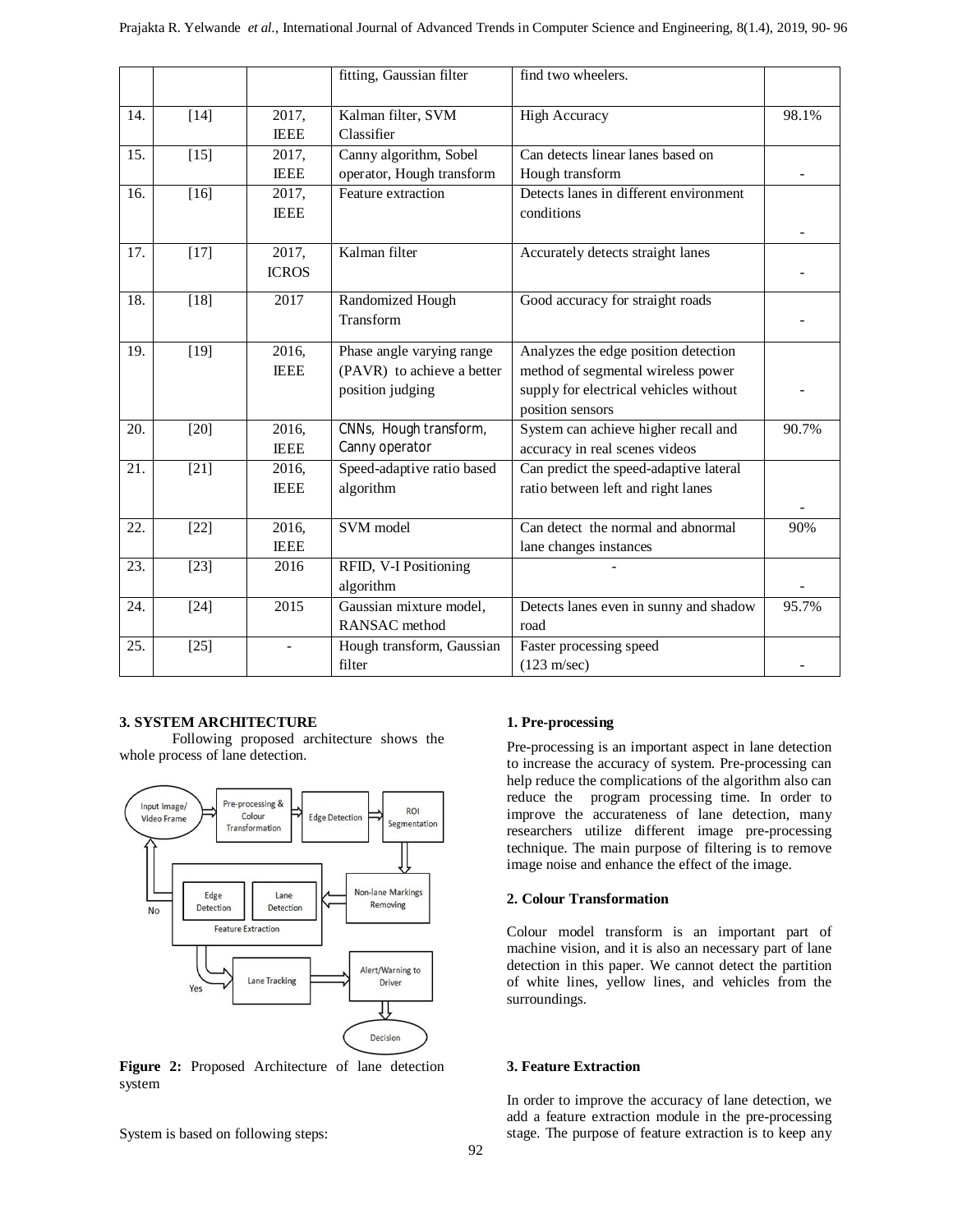features that may be lane and remove features that may be non-lane. Feature extraction can be carried out on the colour, background and foreground[2].

### **4. Edge Detection**

This project will be helpful to carry out edge detection in two ways, the first way is to perform a wide range of edge detection extraction in the entire frame image. In the second, the edge detection is performed again after the lane detection after selection of region of interest. This detection further improves the accuracy of lane detection using Canny edge detection algorithm.

### **5. ROI Selection**

After edge detection by canny edge detection algorithm, we can see that the obtained edge not only includes the required lane line edges, but also includes other unnecessary lanes and the edges of the surrounding part.

#### **6. Lane Detection**

The methods of lane detection include characteristic based methods and model-based methods. The method based feature is used in this paper to detect the colour and edge features of lanes in order to improve the accuracy and efficiency of lane detection.

To attain straight lane detection Hough line detection function which is encapsulated by the OpenCV library and sobel operator are used.

# **4. IMPLEMENTATION**

### **1. Dataset Collection**

The dataset is of Video Format which is converted into frames for processing which contains videos frames of different videos with different conditions i.e straight road, curved road, night scene etc.



 **Figure 3:** Snapshot of Dataset

#### **2. Experimental Results**

After applying different algorithms, we have obtained outputs for given system. *Canny edge detection*, *Grab-cut method* and *Hough-Transform* algorithms and *sobel operator* have been applied over the dataset.

## **Step 1: Load image or video**

# **Step 2: Edge Detection of Image**

### *Algorithm: Canny Edge Detection*

Canny edge detection is a method to take out useful structural information from different vision objects and significantly decrease the amount of data to be processed.

The Process is separated into 5 different steps:

# **1. Noise Reduction**

To remove the noise in the image with Gaussian filter.

# **2. Finding Intensity Gradient of the Image**

Smoothened image is then filtered with a Sobel kernel in both horizontal and vertical direction to get first derivative in horizontal direction  $(G_x)$  and vertical direction  $\left( \mathcal{L} \mathcal{Y} \right)$ .

# **3. Non-maximum Suppression**

To remove any unwanted pixels which may not comprise the edge.

### **4. Hysteresis Thresholding**

 This stage decides which edges are really edges and which are not. For this, we need to calculate two threshold values, i.e *minVal* and *maxVal*. Any edges which have intensity gradient more than *maxVal* are considered as a edges and those which have intensity gradient below *minVal* are considered as a non-edges, so discarded.

### **Output:**

Following image shows the detected edges of

gray image.



**Figure 4:** Snapshot of output of edge detection

#### **Step 3: Region of Interest Segmentation**

#### *Algorithm: Grab cut Method*

After detecting the edges next step is to extract the foreground and background. Grab Cut is an image segmentation method which is based on graph cuts.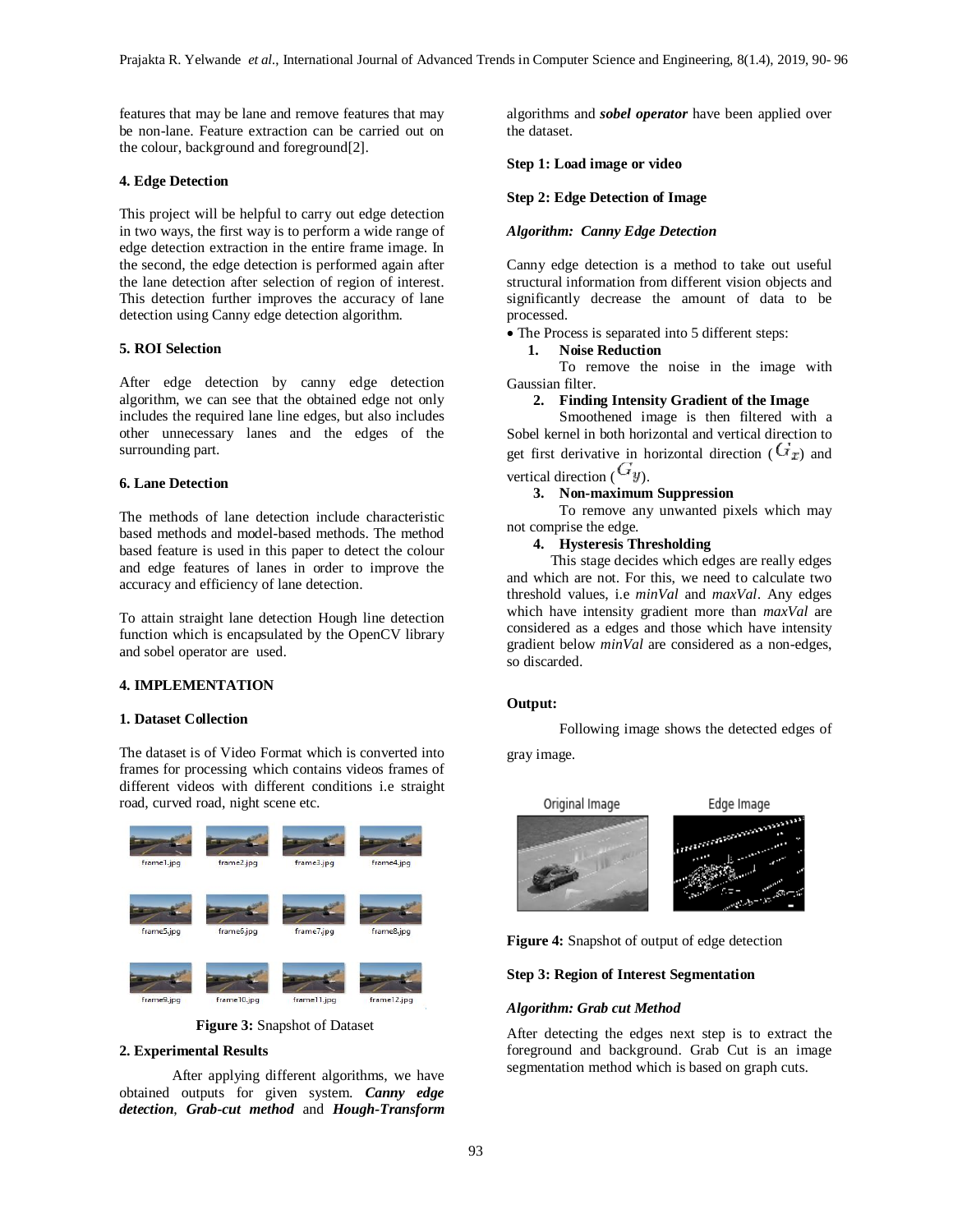### **Output:**

Given image shows that foreground and background are separated successfully.



**Figure.5:** Snapshot of output of ROI segmentation

# **Step 4: Lane Detection** *Algorithm: Hough-Transform*

The **Hough transform** is a feature extraction technique used in image analysis, computer vision, and digital image processing. The purpose of the technique is to find imperfect instances of objects within a certain class of shapes by a voting procedure.



**Figure 6:** Snapshot of output of lane detection using Hough-transform method



**Figure.7:** Snapshot of output of lane detection using sobel operator method

# **5. PERFORMANCE METRICS & RESULTS**

We evaluate the performance metrics of lane detection algorithms by comparing input frames and output frames

by calculating true positive(TP), or true negative(TN) or false positive(FP) or false negative(FN).

- TP is when lane region exists in input frame and it is detected successfully by the model proposed.
- FP is when method detects the lane roads even when there is no lane in input frame.
- FN is when there exists a lane region in input frame but method fails to detect.
- TN is when there is no lane region in input frame and algorithm fails to find it.

The metrics used to evaluate performance are the standard methods such as precision, recall, accuracy and F score.

 $Precision = TP/TP + FP$ 

Recall = TP/TP+FN

Accuracy = TP+TN/TP+TN+FP+FN

F Score = 2\* (Precision \* Recall/Precision+ Recall)

**Figure 8:** Equations to evaluate Performance metrics

Following table shows that the results of sobel operator which is performed on video dataset which contains video frames of straight and curved roads.

**Table 2:** Performance metrics of Video dataset trained using sobel operator

| Algorithm | <b>Sobel Operator</b> |
|-----------|-----------------------|
| Precision | 0.9958                |
| Recall    | 0.9598                |
| Accuracy  | 0.9637                |
| F Score   | 0.9773                |

# **6. CONCLUSION**

In this paper, a lane detection method for lane detection System is proposed. Literature survey tells that the Canny detector is the most efficient method for edge detection. Hough transform is used to detect straight lines. Region of Interest improves the speed of the lane detection significantly and reduces the error rate greatly. At last, experiment results indicate that this lane detection method can extract lane information from road images accurately.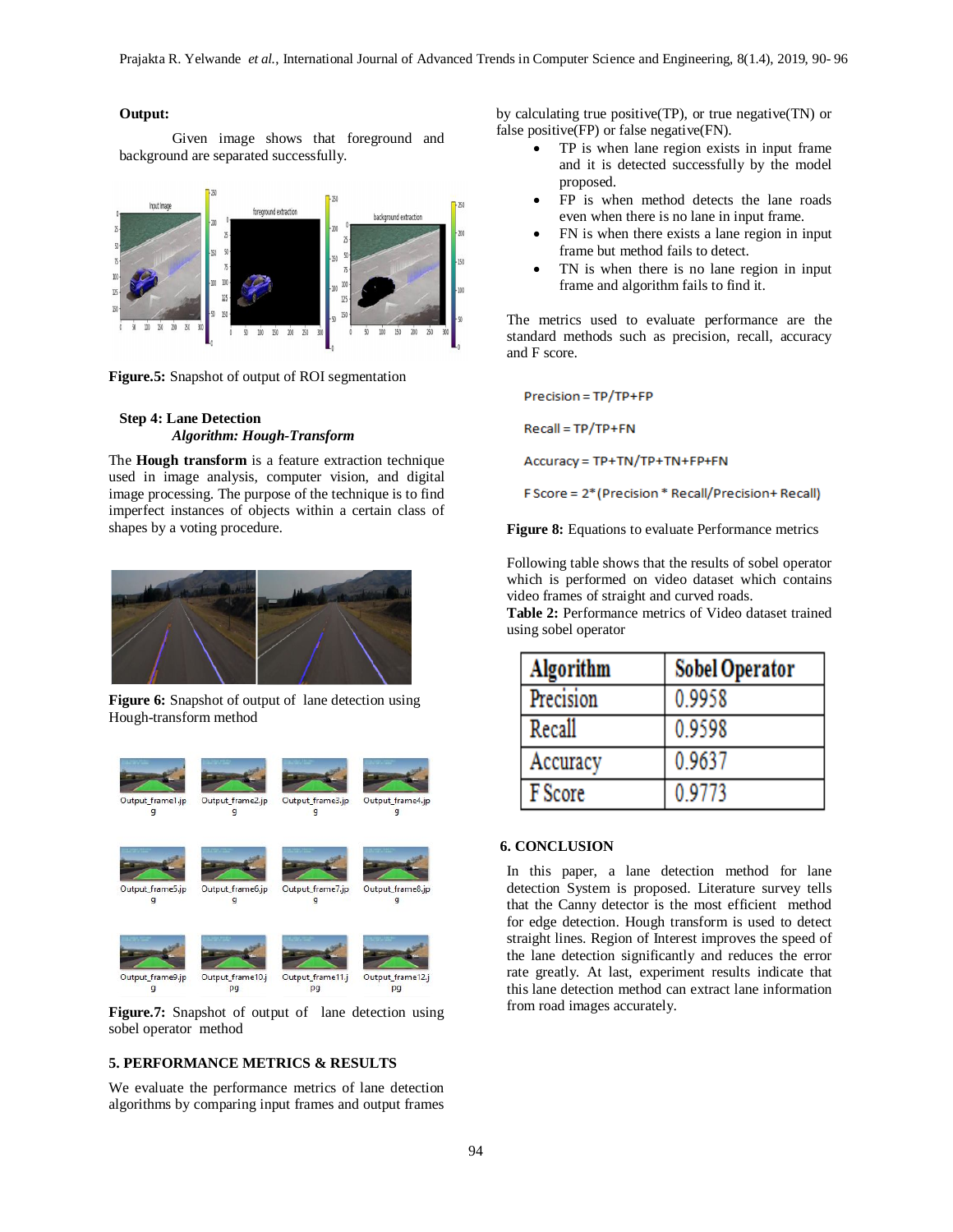# **REFERENCES**

[1] Yang Ye, Xiao Li Hao, Hou Jin Chen, **"Lane Detection method based on lane structural analysis and CNNs"**, *IET Transp. Syst*., vol. 12, Iss. 6, pp. 513- 520, 2018.

https://doi.org/10.1049/iet-its.2017.0143

[2] Yang Xing, Chen Lv, Long Chen, Huaji Wang,Hong Wang, Dongpu Cao, Efstathios Velenis, Fei-Yue Wang **"Advances in vision-based Lane Detection: Algorithms, Integration, Assessment, and Perspectives on ACP-Based Parallel Vision"**, *IEEE/CAA JOURNAL OF AUTOMATICA SINICA*, VOL. 5, NO. 3, MAY 2018.

https://doi.org/10.1109/JAS.2018.7511063

[3] Cong Hoang Quach, Van Lien Tran, Duy Hung Nguyen, Viet Thang Nguyen, Minh Trien Pham, Manh Duong Phung **"Real-time Lane Marker Detection Using Template Matching with RGB-D Camera"**, 2018 *2nd International Conference on Recent Advances in Signal Processing, Telecommunications Computing (SigTelCom).*

https://doi.org/10.1109/SIGTELCOM.2018.8325781

[4] Lioris,Annie Bracquemond, Gildas Thiolon, Laurent Bonic, **"Lane Change detection algorithm on real world driving for arbitrary road infrasructures"**, *2nd IEEE International Conference on Computer Software Applications*,2018.

https://doi.org/10.1109/COMPSAC.2018.00086

[5] Gianni Cario, Alessandro Casavola, Marco Lupia, **"Lane Detection and Tracking Problems in Lane Departure Warning System"**, 2017

https://doi.org/10.1002/9781118971666.ch11

[6] Li Dang, Girma Tewolde, Xiaoyuan Zhang, Jaerock Kwon, **"Reduced Resolution Lane Detection", IEEE Africon Proceedings**,2017.

https://doi.org/10.1109/AFRCON.2017.8095697

[7] Qi Gao, Yan Feng, Li Wang, **"A Real time Lane Detection and Tracking Algorithm"**, *IEEE*, 2017. https://doi.org/10.1109/ITNEC.2017.8284972

[8] Any Gupta, Ayesha Choudhary, **"A Real-time Lane Detection Using Spatio-Temporal Incremental Clustering"**, *IEEE 20th International Conference on Intelligent Transportation Systems (ITSC),*2017. https://doi.org/10.1109/ITSC.2017.8317827

[9] Shiuh-Jer Huang, Chien-Chang Tsai, **"Vehicle Lane Detection and Following Based on vision system and Laser Scanner"**, *Proceedings of the IEEE International Conference on Applied System Innovation, IEEEICASI 2017 - Meen, Prior Lam (Eds),* 2017.

https://doi.org/10.1109/ICASI.2017.7988188

[10] Kodeeswari M,Philemon Daniel, **"Lane Line Detection in Real Time Based on Morphological Operations for Driver Assistance System"**, *4th IEEE International Conference on Signal Processing, Computing and Control (ISPCC 2k17),* Sep21- 23,2017,solan,India 2018.

https://doi.org/10.1109/ISPCC.2017.8269696

[11] Van Quang Nguyen, Changjun Seo, Heungseob Kim, Kwangsuck Boo, **"A study on Detection method of vehicle based on lane detection for a Driver Assistance System using a Camera on Highway"**, 2017,*11th Asian Control Conference (ASCC) Gold Coast Convention Centre*, Australia, December 17-20, 2017.

[12] Kawther Osman, Jawhar Ghommam, Maarouf Saad, **"Vision Based Lane Reference Detection and Tracking Control of an Automated Guided Vehicle"**, 2017, *25th Mediterranean Conference on Control and Automation (MED) Valletta*, Malta,July 3- 6, 2017.

https://doi.org/10.1109/MED.2017.7984182

[13] Vinuchandran A V, Shanmughasundaram R., **"A Real-Time Lane Departure Warning and Vehicle Detection System using Monoscopic Camera"**, 2017 *International Conference on Intelligent Computing, Instrumentation and Control Technologies (ICICICT).* https://doi.org/10.1109/ICICICT1.2017.8342803

[14] Hanwool Woo, Yonghoon Ji, Hitoshi Kono, Yusuke Tamura, Yasuhide Kuroda, Takashi Sugano, Yasunori Yamamoto, Atsushi Yamashita, Hajime Asama, **"Lane Detection Based on Vehicle-Trajectory Prediction"**, *IEEE ROBOTICS AND AUTOMATION LETTERS. PREPRINT VERSION, JANUARY*, 2017.

[15] Xuqin Yan, Yanqiang Li, **"A Method of Lane Edge Detection based on Canny Algorithm"**, *IEEE*,2017.

https://doi.org/10.1109/CAC.2017.8243122

[16] Joran Zeisler, Fabian Schonert, Marcel Johne, Vladimir Haltakov, **"Vision Based Lane Change Detection using True Flow Features"**, 2017 *IEEE 20th International Conference on Intelligent Transportation Systems (ITSC): Workshop.*

https://doi.org/10.1109/ITSC.2017.8317954

[17] Moon-Hyung Song, Chang-il Kim, Jong-Min Kim, Kwang-Soo Lee, Hyun-Bae Park, Jae-Seok Jeon, Su-Jin Kwag, Moon-Sik Kim, **"A Novel Approach to the Enhancement of Lane Estimator by using Kalman Filter"**, 2017 *17th International Conference on Control, Automation and Systems (ICCAS* 2017), Ramada Plaza, Jeju, Korea,Oct. 18-21, 2017.

[18] Suvarna Shirke, Dr. C. Rajabhushanam, **"A Study on Lane Detection Techniques and Lane Departure System"**.

[19] Qijun Deng, Jiangtao Liu, Dariusz Czarkowski, Mariusz Bojarski, Jing Chen, Wenshan Hu, Hong Zhou, **"Edge Position Detection of on-line charged vehicles with Segmental Wireless Power Supply"**, *IEEE* 2016.

https://doi.org/10.1109/TVT.2016.2598183

20] Huang Guan, Wang Xingang, Wu Wenqi, Zhou Han, Wu Yuanyuan, **"Real-Time Lane-Vehicle Detection and Tracking System"**, *IEEE*,2016.

https://doi.org/10.1109/CCDC.2016.7531784

[21] Seongrae Kim, Junhee Lee, Youngmin Kim, **"Speed-Adaptive Ratio- Based Lane Detection Algorithm for Self Driving Vehicles"**, *IEEE*,2016.